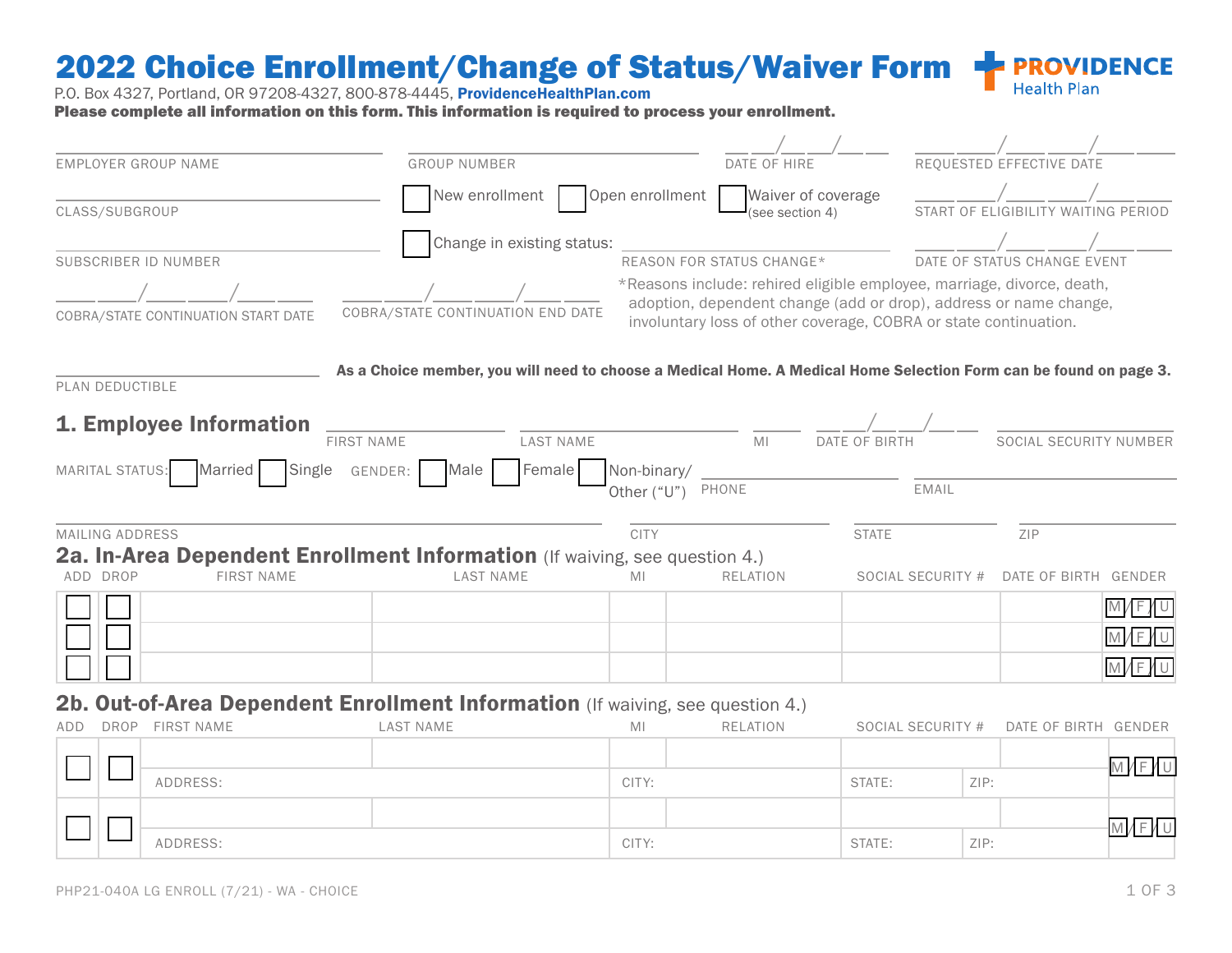## 3. Additional and/or Creditable Coverage Information (This section is not a waiver of coverage. It is required for payment of claims.)

| <b>3. Additional and/ or Greditable Goverage Information</b> (This section is not a waiver of coverage. It is required for payment of claims.)                                                                                                                                                                                                                                                                                                                                                                                                                                                                                                                                                                                                                                                                                                                                                                                                                                                                                                                                                                                                                                       |                                                                                                                                                                                                                                                                                          |                            |
|--------------------------------------------------------------------------------------------------------------------------------------------------------------------------------------------------------------------------------------------------------------------------------------------------------------------------------------------------------------------------------------------------------------------------------------------------------------------------------------------------------------------------------------------------------------------------------------------------------------------------------------------------------------------------------------------------------------------------------------------------------------------------------------------------------------------------------------------------------------------------------------------------------------------------------------------------------------------------------------------------------------------------------------------------------------------------------------------------------------------------------------------------------------------------------------|------------------------------------------------------------------------------------------------------------------------------------------------------------------------------------------------------------------------------------------------------------------------------------------|----------------------------|
| Do you or your family members have additional group health insurance and/or Medicare?                                                                                                                                                                                                                                                                                                                                                                                                                                                                                                                                                                                                                                                                                                                                                                                                                                                                                                                                                                                                                                                                                                | <b>No</b><br>Yes                                                                                                                                                                                                                                                                         |                            |
| If YES, check the type(s) of coverage:<br>Medical<br><b>Prescription Drug</b>                                                                                                                                                                                                                                                                                                                                                                                                                                                                                                                                                                                                                                                                                                                                                                                                                                                                                                                                                                                                                                                                                                        | Vision                                                                                                                                                                                                                                                                                   |                            |
|                                                                                                                                                                                                                                                                                                                                                                                                                                                                                                                                                                                                                                                                                                                                                                                                                                                                                                                                                                                                                                                                                                                                                                                      | NAME OF POLICYHOLDER                                                                                                                                                                                                                                                                     |                            |
|                                                                                                                                                                                                                                                                                                                                                                                                                                                                                                                                                                                                                                                                                                                                                                                                                                                                                                                                                                                                                                                                                                                                                                                      |                                                                                                                                                                                                                                                                                          |                            |
| POLICYHOLDER'S<br><b>INSURANCE CARRIER</b><br>DATE OF BIRTH                                                                                                                                                                                                                                                                                                                                                                                                                                                                                                                                                                                                                                                                                                                                                                                                                                                                                                                                                                                                                                                                                                                          | POLICY NUMBER                                                                                                                                                                                                                                                                            | EFFECTIVE DATE OF POLICY   |
| FULL NAME(S) OF PERSONS COVERED<br><b>CARRIER PHONE NUMBER</b>                                                                                                                                                                                                                                                                                                                                                                                                                                                                                                                                                                                                                                                                                                                                                                                                                                                                                                                                                                                                                                                                                                                       |                                                                                                                                                                                                                                                                                          |                            |
| Have you had prior Providence Health Plan health coverage?<br>Yes<br>No.                                                                                                                                                                                                                                                                                                                                                                                                                                                                                                                                                                                                                                                                                                                                                                                                                                                                                                                                                                                                                                                                                                             | If YES, please list previous member ID number:                                                                                                                                                                                                                                           |                            |
| 4. Waiver of Coverage Information (Include the names of all eligible members who will NOT be enrolling with Providence Health Plan.)                                                                                                                                                                                                                                                                                                                                                                                                                                                                                                                                                                                                                                                                                                                                                                                                                                                                                                                                                                                                                                                 |                                                                                                                                                                                                                                                                                          |                            |
| <b>TYPE OF COVERAGE</b><br>PERSON(S) WAIVING COVERAGE<br>(INDIVIDUAL/EMPLOYER GROUP/MEDICARE)                                                                                                                                                                                                                                                                                                                                                                                                                                                                                                                                                                                                                                                                                                                                                                                                                                                                                                                                                                                                                                                                                        | <b>HEALTH PLAN NAME</b><br>POLICY NUMBER                                                                                                                                                                                                                                                 | <b>EMPLOYER GROUP NAME</b> |
|                                                                                                                                                                                                                                                                                                                                                                                                                                                                                                                                                                                                                                                                                                                                                                                                                                                                                                                                                                                                                                                                                                                                                                                      |                                                                                                                                                                                                                                                                                          |                            |
|                                                                                                                                                                                                                                                                                                                                                                                                                                                                                                                                                                                                                                                                                                                                                                                                                                                                                                                                                                                                                                                                                                                                                                                      |                                                                                                                                                                                                                                                                                          |                            |
| Notice: If you are declining enrollment for yourself or your dependents (including your spouse) because of other health insurance coverage, you may, in<br>the future, be able to enroll yourself or your dependents in this plan, provided that you request enrollment within 30 days after your other coverage ends.<br>In addition, if you have a new dependent as a result of marriage, birth, adoption or placement for adoption, you may be able to enroll yourself and your<br>dependents, provided that you request enrollment within 30 days after marriage, birth, adoption or placement for adoption.<br><b>Communications:</b> By signing this form, I authorize Providence Health Plan and its affiliates and vendors to communicate health plan information to me<br>via text message and/or email, using my associated contact information provided on this form. I understand that these communications will not include<br>marketing, advertising, or promotional material, and I may rescind this authorization at any time by submitting my request to Providence Health Plan.<br>□ I do not wish to receive e-mail or text messages from Providence Health Plan. |                                                                                                                                                                                                                                                                                          |                            |
| Accuracy of Enrollment Information: Any person who, with an intent to<br>knowingly defraud, files this application with materially false information or<br>conceals material information, may be subject to criminal and civil penalties<br>and Providence Health Plan may cancel such person's membership and refuse<br>to pay their claims.                                                                                                                                                                                                                                                                                                                                                                                                                                                                                                                                                                                                                                                                                                                                                                                                                                        | health care treatment; (c) issuing or facilitating payment for health care<br>services; or (d) as required by law. The use or disclosure of psychotherapy<br>notes by Providence Health Plan is restricted to circumstances in which the<br>patient has provided a signed authorization. |                            |
| Payroll Deduction Authorization: I authorize my employer to deduct the<br>required contributions from my pay for the coverage requested in this<br>enrollment form. This authorization applies to such coverage until I rescind it<br>in writing. (Does not apply to COBRA, state continuation or waiver of coverage.)                                                                                                                                                                                                                                                                                                                                                                                                                                                                                                                                                                                                                                                                                                                                                                                                                                                               | For more information about such uses and disclosures, including uses<br>and disclosures required by law, please refer to the Notice of Privacy<br>Practices. A copy is available at <b>ProvidenceHealthPlan.com</b> or by calling<br>customer service.                                   |                            |
| Subscriber Acknowledgement: I acknowledge and understand that<br>Providence Health Plan may request or disclose health information, other than<br>psychotherapy notes, about me or my dependents (persons who are listed for<br>benefits coverage on the enrollment form) for the purpose of: (a) performing<br>the health plan business operations of Providence Health Plan; (b) facilitating                                                                                                                                                                                                                                                                                                                                                                                                                                                                                                                                                                                                                                                                                                                                                                                      | <b>SIGNATURE</b><br>DATF                                                                                                                                                                                                                                                                 |                            |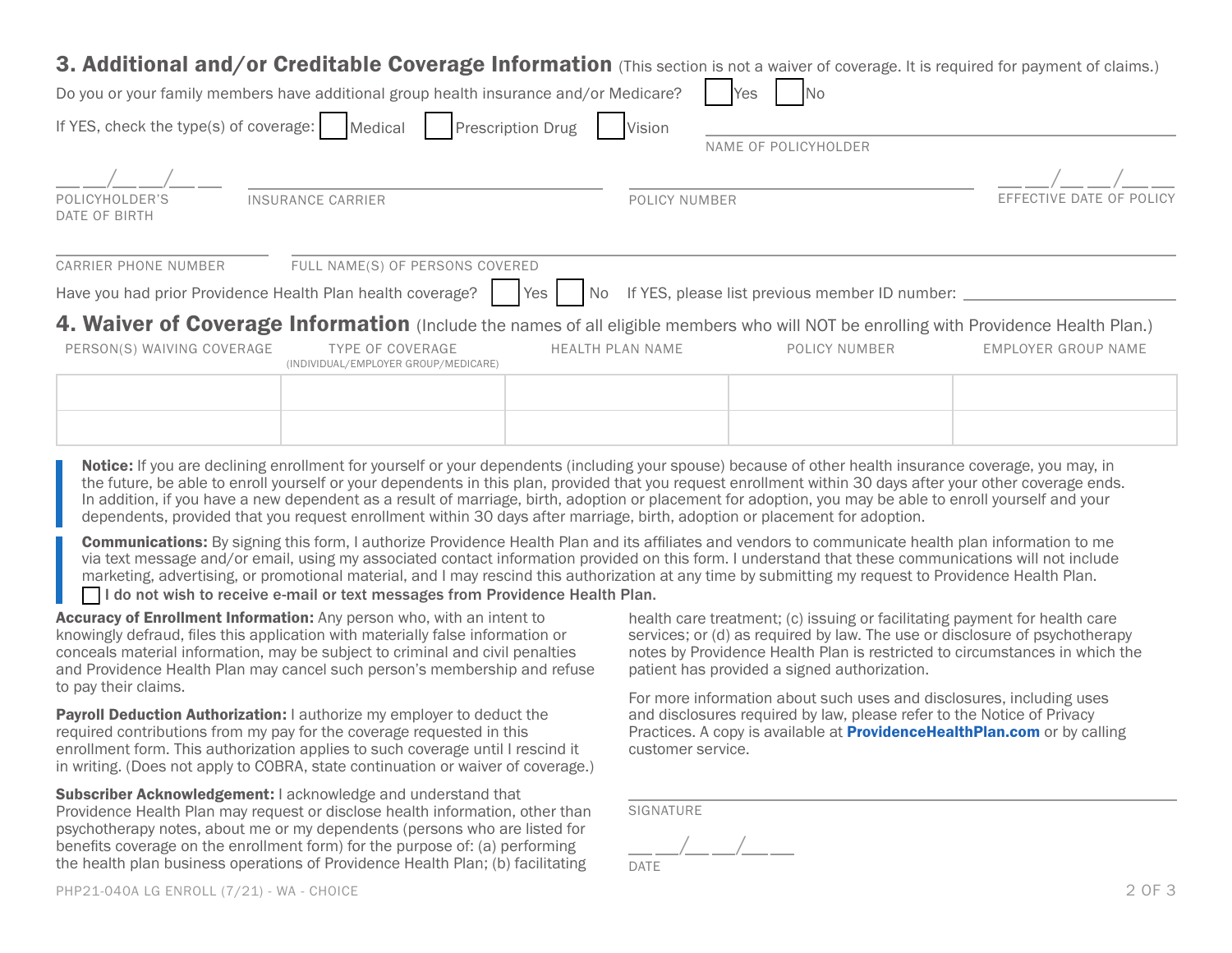# Race/Ethnicity Questionnaire

### The following questions will help us to better serve all communities. These questions are optional.

Which of the following describes your racial or ethnic identity? Please check all that apply.

#### MEMBER NAME:

| <b>Asian</b>                           | Hispanic or Latino/a/x                                                                                            | <b>Black or African American</b> |
|----------------------------------------|-------------------------------------------------------------------------------------------------------------------|----------------------------------|
| Asian Indian                           | Hispanic or Latino/a/x Central American                                                                           | African American                 |
| Cambodian                              | Hispanic or Latino/a/x Mexican                                                                                    | Afro-Caribbean                   |
| Chinese                                | Hispanic or Latino/a/x South American                                                                             | Ethiopian                        |
| Communities of Myanmar                 | Other Hispanic or Latino/a/x                                                                                      | Somali                           |
| Filipino/a                             |                                                                                                                   | Other African (Black)            |
| Hmong                                  | Native Hawaiian or Pacific Islander                                                                               | Afro-Latinx/Bi-racial/Other      |
| Japanese                               | Guamanian or Chamorro                                                                                             | Other Black                      |
| Korean                                 | Marshallese                                                                                                       |                                  |
| Laotian                                | Communities of the Micronesian Region                                                                             | <b>Middle Eastern or</b>         |
| South Asian                            | Native Hawaiian                                                                                                   | <b>North African</b>             |
| Vietnamese                             | Samoan                                                                                                            | Middle Eastern                   |
| Other Asian                            | Tongan                                                                                                            | North African                    |
|                                        | Other Pacific Islander                                                                                            |                                  |
| <b>American Indian or</b>              |                                                                                                                   | <b>Other</b>                     |
| <b>Alaska Native</b>                   | <b>White</b>                                                                                                      | Other                            |
| American Indian                        | Caucasian/White (no national affiliation)                                                                         | Don't know                       |
| Alaska Native                          | Eastern European                                                                                                  | Don't want to answer             |
| Canadian Inuit, Metis, or First Nation | Western European                                                                                                  |                                  |
| Indigenous Mexican, Central American,  | Other White (African, Australian, New Zealand descent)                                                            |                                  |
| or South American                      | Slavic                                                                                                            |                                  |
|                                        | If you checked more than one category above, is there one you think of as your primary racial or ethnic identity? |                                  |
| Yes (please specify):                  |                                                                                                                   |                                  |

| No: I do not have just one primary racial or ethnic identity.<br>No: I identify as Biracial or Multiracial. |            | $N/A$ : I don't know. | N/A: I only checked one category above.<br>$\vert N/A$ : I don't want to answer. |                 |  |  |  |
|-------------------------------------------------------------------------------------------------------------|------------|-----------------------|----------------------------------------------------------------------------------|-----------------|--|--|--|
| What is your preferred spoken language?                                                                     |            |                       |                                                                                  |                 |  |  |  |
| English                                                                                                     | Cantonese  | French                |                                                                                  | Arabic          |  |  |  |
| Spanish                                                                                                     | Vietnamese | Tagalog               |                                                                                  | Decline/Unknown |  |  |  |
| Chinese - Other                                                                                             | Russian    | Japanese              |                                                                                  | Other           |  |  |  |
| Mandarin                                                                                                    | German     | Korean                |                                                                                  |                 |  |  |  |